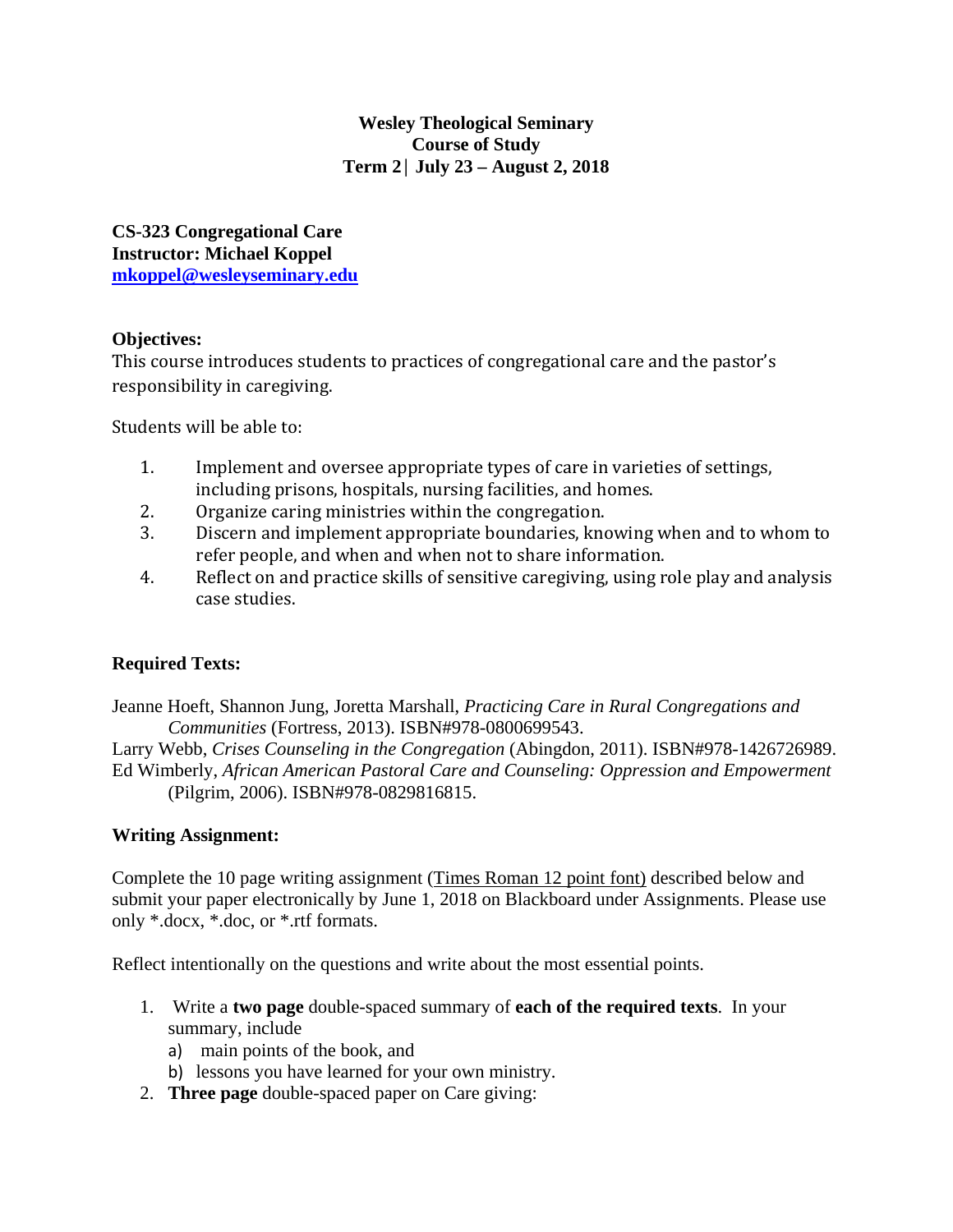- a) Write one page on a situation in your ministry when you offered **effective** pastoral care.
- b) Write one page on a situation in your ministry when you offered **ineffective** pastoral care.
- c) In one page, **note what you think contributed** to the **effective** or **ineffective** care.
- 3. **One page** double-space paper on spiritual practice:

Describe your primary spiritual practice, including what you do and how often. If you do not currently have one, what can you imagine doing on a regular basis?

Grading:

The instructor assumes that everyone in the class is capable of the work required to receive a "B" grade for each assignment. The following interpretations of the meaning of each grade have been developed to help class members review their work to identify strengths and problems.

A "B" means that the basic elements of the assignment have been faithfully included, the argument is internally coherent, and clearly articulated.

A "B+" means the assignment is also well crafted.

An "A-" means that the assignment is not only well crafted, but it also probes the issues with considerable insight.

An "A" means the assignment is well crafted, reveals considerable insight, and moves beyond the range of the student's prior knowledge to begin to construct new perspectives and meanings for the subject. In other words, it shows the student's imagination at work; it has a creative edge.

A "C+" means that the assignment lacks clarity or focus, tends to reveal more the writer's opinions than the results of the writer's analysis, and lacks reflective insight into the issues being discussed.

A "C" means that the assignment does not move beyond the reporting of information from readings and/or class discussions to engaging them with issues being discussed; it may indicate inappropriate or misuse of data and readings.

A "C-" means that despite some moments of focused discussion and insight, major gaps exist in the development of the argument or discussion.

An "F" means the individual needs to see me immediately.

Grades will be reduced a step (e.g. from B to a B-) for assignments handed in after the start of class, and a full letter grade for any assignments 24 hours past due. Assignments over 48 hours past due will be lowered two letter grades. We need to talk if an